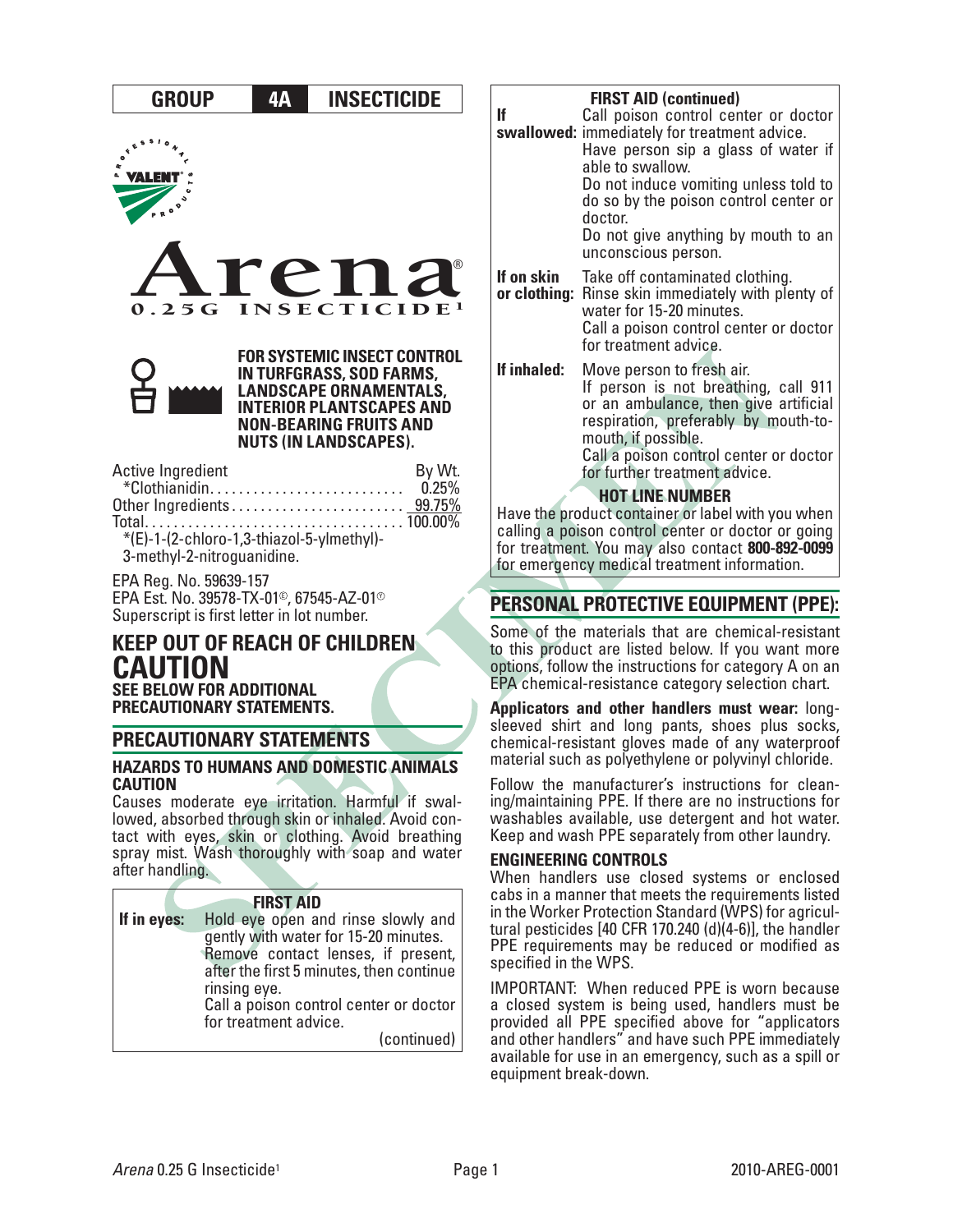#### **USER SAFETY RECOMMENDATIONS**

- Users should:
- Wash hands before eating, drinking, chewing gum, using tobacco or using the toilet.
- Remove clothing immediately if pesticide gets inside. Then wash thoroughly and put on clean clothing.

# **ENVIRONMENTAL HAZARDS**

This product is toxic to aquatic invertebrates. Drift and runoff may be hazardous to aquatic organisms in neighboring areas. Do not apply where runoff is likely to occur. Do not apply directly to water, or to areas where surface water is present or to intertidal areas below the mean high water mark. Do not contaminate water when cleaning equipment or disposing of equipment washwaters or rinsate.

This product is toxic to bees exposed to direct treatment or residues on blooming crops. Do not apply during bloom or when bees are present.

# **DIRECTIONS FOR USE**

It is a violation of Federal law to use this product in a manner inconsistent with its labeling.

#### **READ ENTIRE LABEL. USE STRICTLY IN ACCOR-DANCE WITH PRECAUTIONARY STATEMENTS AND DIRECTIONS FOR USE AND WITH APPLICABLE STATE AND FEDERAL REGULATIONS.**

Do not apply this product in any way that will contact workers or other persons, either directly or through drift. Only protected handlers may be in the area during application. For any requirements specific to your State or Tribe, consult the agency responsible for pesticide regulation.

# **AGRICULTURAL USE REQUIREMENTS**

Use this product only in accordance with its labeling and with the Worker Protection Standard, 40 CFR part 170. This standard contains requirements for the protection of agricultural workers on farms, forests, nurseries and greenhouses and handlers of agricultural pesticides. It contains requirements for training, decontamination, notification and emergency assistance. It also contains specific instructions on this label about personal protective equipment (PPE), notification to workers and restricted-entry interval. The requirements in this box only apply to uses of this product that are covered by the Worker Protection Standard.

Do not enter or allow entry into treated areas during the restricted entry interval (REI) of 12 hours.

PPE required for early entry into treated areas that is permitted under the Worker Protection Standard and that involves contact with anything that has been treated, such as plants, soil, or water is: coveralls, socks and shoes, chemical-resistant gloves made of any waterproof material.

#### **NON-AGRICULTURAL USE REQUIREMENTS**

The requirements in the box apply to use of this product that are NOT within the scope of the Worker Protection Standard for agricultural pesticides (40 CFR part 170). The WPS applies when this product is used to produce agricultural plants on farms, forests, nurseries and commercial greenhouses.

Keep children and pets off treated area until the dust has settled.

#### **DISCLAIMER, RISKS OF USING THIS PRODUCT, LIMITED WARRANTY AND LIMITATION OF LIABILITY**

**IMPORTANT: Read the entire Label including this Disclaimer, Risks of Using this Product, Limited Warranty, and Limitation of Liability before using this product. If the terms are not acceptable THEN DO NOT USE THE PRODUCT; rather, return the unopened product within 15 days of purchase for a refund of the purchase price.**

# **RISKS OF USING THIS PRODUCT**

The Buyer and User (referred to collectively herein as "Buyer") of this product should be aware that there are inherent unintended risks associated with the use of this product which are impossible to eliminate. These risks include, but are not limited to, injury to plants and crops to which this product is applied, lack of control of the target pests or weeds, resistance of the target pest or weeds to this product, injury caused by drift, and injury to rotational crops caused by carryover in the soil. Such risks of crop injury, non-performance, resistance or other unintended consequences are unavoidable and may result because of such factors as weather, soil conditions, disease, moisture conditions, irrigation practices, condition of the crop at the time of application, presence of other materials either applied in the tank mix with this product or prior to application of this product, cultural practices or the manner of use or application, (or a combination of such factors) all of which are factors beyond the control of Valent. The Buyer should be aware that these inherent unintended risks may reduce the harvested yield of the crop in all or a portion of the treated acreage, or otherwise affect the crop such that additional care, treatment and expense are required to take the crop to harvest. If the Buyer chooses not to accept these risks, THEN THIS PRODUCT SHOULD NOT BE APPLIED. By applying this product Buyer acknowledges and accepts these inherent unintended risks AND TO THE FULLEST EXTENT ALLOWED BY LAW, AGREES THAT ALL SUCH RISKS ASSOCIATED WITH THE APPLICATION AND USE ARE ASSUMED BY THE BUYER.

Valent shall not be responsible for losses or damages (including, but not limited to, loss of yield, increased expenses of farming the crop or such incidental, consequential or special damages that (continued)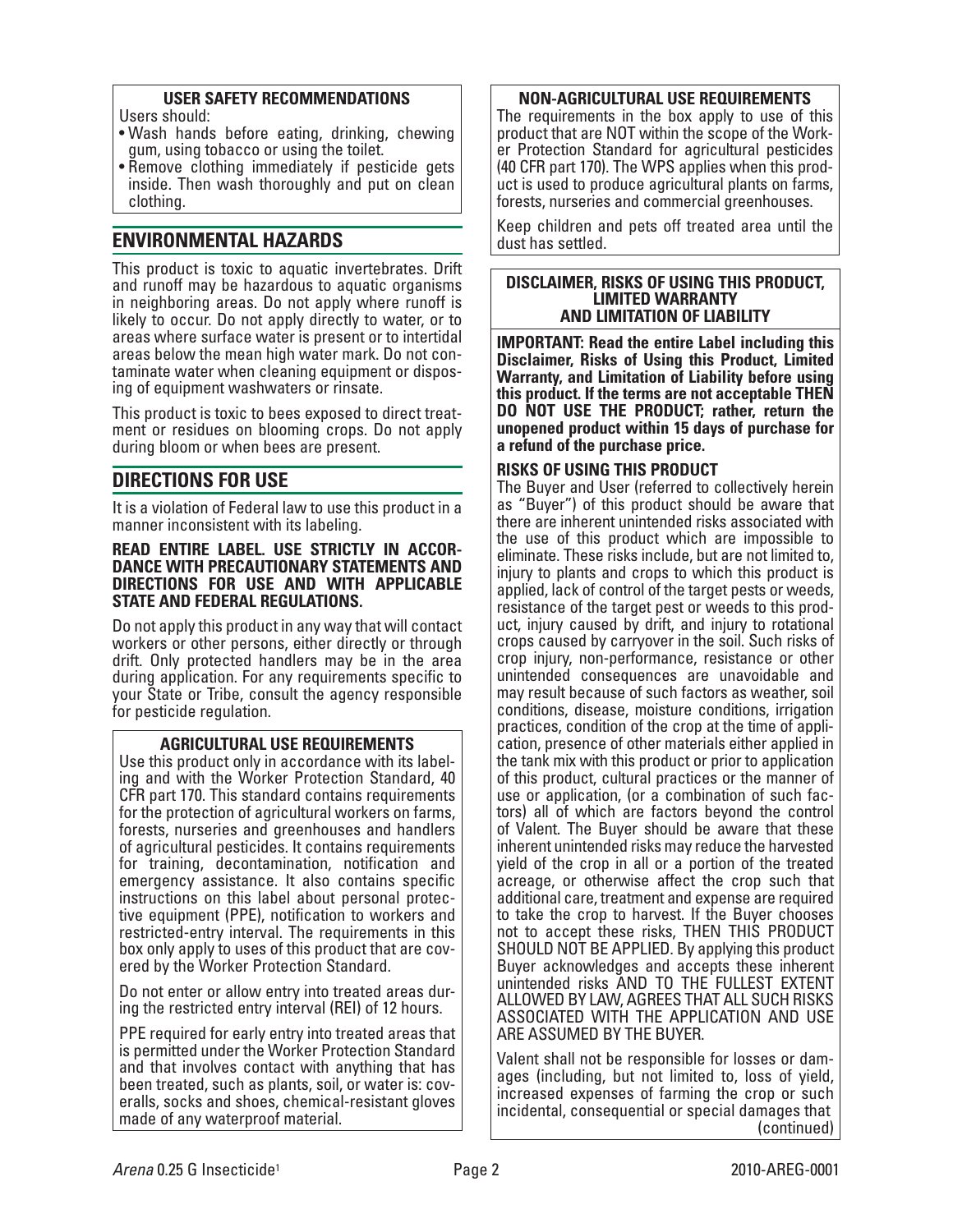#### (continued)

may be claimed) resulting from use of this product in any manner not set forth on the label. Buyer assumes all risks associated with the use of this product in any manner or under conditions not specifically directed or approved on the label.

#### **LIMITED WARRANTY**

Valent warrants only that this product conforms to the chemical description on the label and is reasonably fit for the purposes stated in the label, under average use conditions, when used strictly in accordance with the label and subject to the Risks of Using This Product as described above. To the extent consistent with applicable law AND AS SET FORTH ABOVE, VALENT MAKES NO OTHER WARRANTIES, EITHER EXPRESSED OR IMPLIED. No agent or representative of Valent or Seller is authorized to make or create any other express or implied warranty.

#### **LIMITATION OF LIABILITY**

**To the fullest extent allowed by law, Valent or Seller is not liable for any incidental, consequential, indirect or special damages resulting from the use or handling of this product. The limitation includes, but is not limited to, loss of yield on all or any portion of the treated acreage, increased care, treatment or other expenses required to take the crop to harvest, increased finance charges or altered finance ratings, emotional or mental distress and/or exemplary damages. TO THE FULLEST EXTENT ALLOWED BY LAW, THE EXCLUSIVE REM-EDY OF THE BUYER, AND THE EXCLUSIVE MAXI-MUM LIABILITY OF VALENT OR SELLER FOR ANY AND ALL CLAIMS, LOSSES, INJURIES OR DAM-AGES (INCLUDING CLAIMS BASED ON BREACH OF WARRANTY, CONTRACT, NEGLIGENCE, TORT, STRICT LIABILITY OR OTHERWISE) RESULTING FROM THE USE OR HANDLING OF THIS PROD-UCT SHALL BE THE RETURN OF THE PURCHASE PRICE OF THIS PRODUCT OR, AT THE ELECTION OF VALENT OR SELLER, THE REPLACEMENT OF THE PRODUCT.**

# **PROMPT NOTICE OF CLAIM**

To the extent consistent with applicable law allowing such requirements Valent must be provided notice as soon as Buyer has reason to believe it may have a claim, but in no event later than twenty-one days from date of planting, or twenty-one days from the date of application, whichever is latter, so that an immediate inspection of the affected property and growing crops can be made.

To the extent consistent with applicable law if Buyer does not notify Valent of any claims, in such period, it shall be barred from obtaining any remedy.

(continued)

#### (continued) **NO AMENDMENTS**

Valent and Seller offer this product, and Buyer accepts it, subject to the foregoing **Disclaimer, Risks of Using This Product, Limited Warranty** and **Limitation of Liability,** which may not be modified by any oral or written agreement.

#### **TANK MIXES**

**NOTICE: Tank mixing or use of this product with any other product which is not specifically and expressly authorized by the label shall be the exclusive risk of user, applicator and/or application advisor, to the extent allowed by applicable law.**

Read and follow the entire label of each product to be used in the tank mix with this product.

#### **RESISTANCE MANAGEMENT**

Arena® 0.25 G Insecticide<sup>1</sup> contains a Group 4A insecticide. Insect biotypes with acquired resistance to Group 4A insecticides may eventually dominate the insect population if Group 4A insecticides are used repeatedly in the same field or in successive years as the primary method of control for targeted species. This may result in partial or total loss of control of those species by Arena 0.25 G Insecticide1 or other Group 4A.

To delay insecticide resistance consider:

- Avoiding the consecutive use of Arena 0.25 G Insecticide1 or other Group 4A insecticides that have a similar target site of action on the same insect species.
- Using tank mixtures or premixes with insecticides from a different target site of action Group as long as the involved products are all registered for the same use and have different sites of action.
- Basing insecticide use on a comprehensive Integrated Pest Management (IPM) program.
- Monitoring treated insect populations for loss of field efficacy.
- Contacting your local extension specialist, certified crop advisors and/or manufacturer for insecticide resistance management or IPM recommendations for the specific site and resistant pest problems.
- For further information or to report a suspected resistance, you may contact Valent U.S.A. Corporation at 800-898-2536.

#### **INFORMATION**

Arena 0.25 G Insecticide<sup>1</sup> is a broad spectrum insecticide, for control of listed insects infesting turfgrass, sod farms, landscape ornamentals, interior plantscapes and non-bearing fruit trees (including apple and pear) and nut trees (in landscapes). When applied as directed, Arena 0.25 G Insecticide<sup>1</sup> provides excellent and long residual insect control.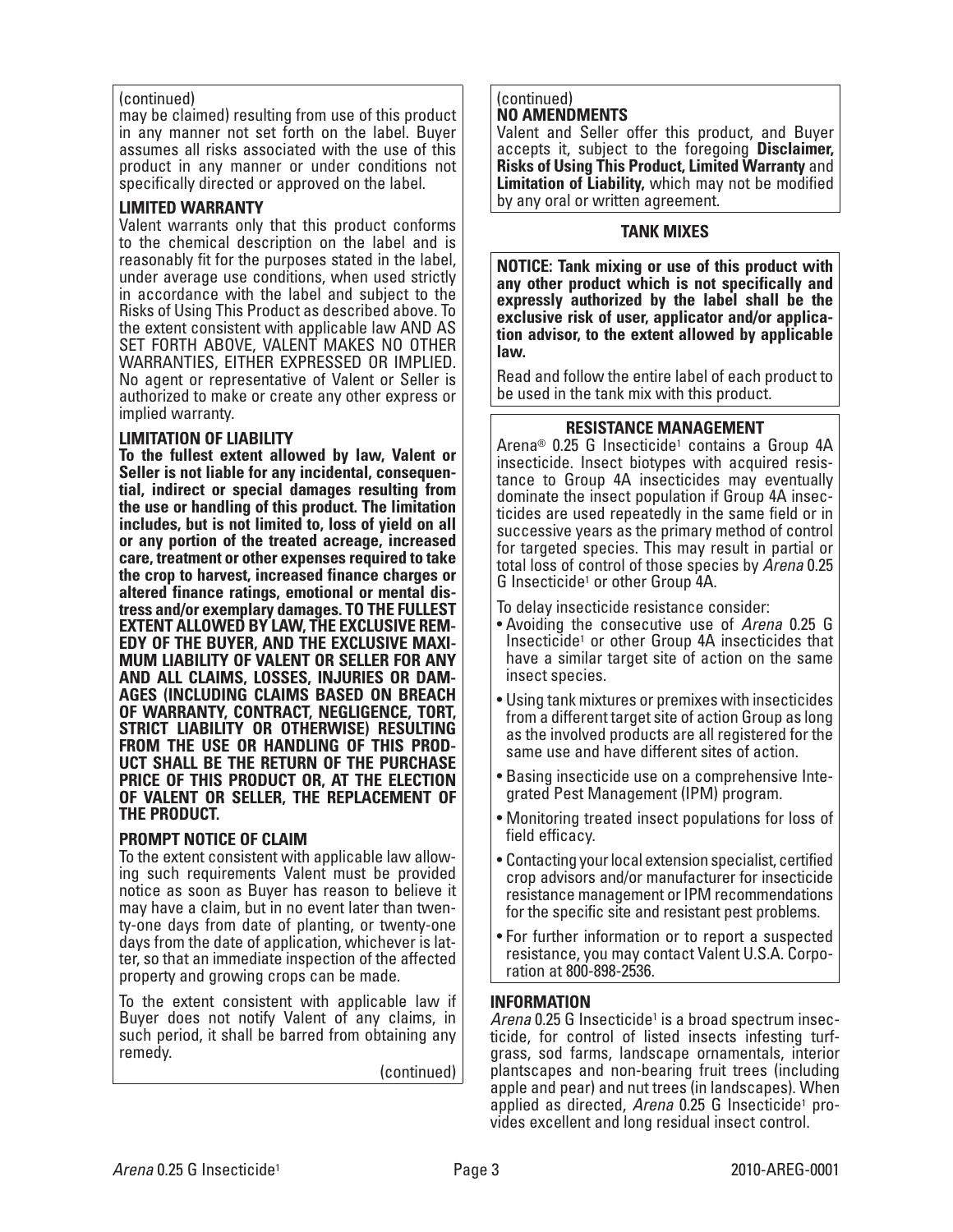#### **RESTRICTIONS**

- Do not use a foliar application of clothianidin (Arena 0.25 G Insecticide1) following a soil application of clothianidin.
- Do not apply more than a total of 160 lbs of Arena 0.25 G Insecticide<sup>1</sup> (0.4 lb ai/A) per acre per season.
- If the maximum season limit of clothianidin as mentioned above has been applied and pest populations require additional treatments, use another registered pesticide that is not in the neonicotinoid class of chemistry.

#### **PLANT TOLERANCE**

Neither the manufacturer nor the seller has determined whether or not Arena 0.25 G Insecticide<sup>1</sup> can be used safely on all cultivars of plants listed on the label. Arena 0.25 G Insecticide<sup>1</sup> has been tested on many cultivars with no phytotoxicity observed at label rates. Since all plant species and their varieties and cultivars have not been tested for tolerance, it is recommended that a small number of plants be treated to make certain that no phytotoxicity occurs, prior to any large scale application to plants. The end user assumes all risks arising from application of Arena  $0.25$  G Insecticide<sup>1</sup> in a manner inconsistent with its labeling. Arena 0.25 G Insecticide<sup>1</sup> can be blended just prior to application or co-applied with other crop management tools. However, all plant species and their varieties and cultivars have not been tested with possible blended or co-applied combinations or sequential pesticide treatments. The user must conduct a small scale compatibility and phytotoxicity trial under local conditions to ensure compatibility prior to any large-scale use.

#### **COMMERCIAL AND RESIDENTIAL LANDSCAPE USES**

Arena  $0.25$  G Insecticide<sup>1</sup> is for use on landscape ornamentals, interior plantscapes and non-bearing fruit trees (including apple and pear) and nut trees (in landscapes).

Arena  $0.25$  G Insecticide<sup>1</sup> should be applied when threshold populations are observed. Do not wait until large insect populations have been established.

Apply to established plants. For control of pests on established plants, irrigate the treated area thoroughly.

Choose lower rates for light infestations and/or smaller plants and higher rates for heavy infestations and/or larger plants.

#### **Application Methods:**

 $A$ rena 0.25 G Insecticide<sup>1</sup> is a systemic and soil active insecticide when applied to the soil.

Residential Landscapes and In-ground Plants: For flower beds, broadcast Arena  $0.25$  G Insecticide<sup>1</sup> evenly over the top of plants. For treatment of individual shrubs or trees, broadcast Arena 0.25 G Insecticide<sup>1</sup> evenly on soil around base of plant within 18 inches of the trunk. Pull back mulch prior to application if mulch is more than 1 inch thick. Irrigate after application with enough water to dissolve granules and move product into root zone.

#### **RESTRICTIONS**

• Do not apply more than a total of 160 lbs Arena 0.25 G Insecticide1 (0.4 lb active ingredient clothianidin) per acre per season.

**Pests Controlled by** *Arena* **0.25 G Insecticide1 in Landscapes Ornamentals, Interior Plantscapes and Non-bearing Fruit Trees (Including Apple and Pear) and Nut Trees (in Landscapes)**

| Adelgids including<br><b>Hemlock Woolly</b><br>Fungus Gnats (larvae)<br>Glassy-Winged<br>Sharpshooter<br>Lacebugs including<br>Azalea<br><b>Leaf Beetles</b><br>Leafhoppers<br>Leafminers including<br>Boxwood<br>Serpentine<br>Mealybugs including<br>Citrus<br>Long-tailed<br>Madeira<br>Obscure<br><b>Pink Hibiscus</b><br>Root | Psyllids including<br>Asian Citrus<br><b>Root Weevils (larvae</b><br>and adult) including<br><b>Black Vine</b><br><b>Roundheaded Borers</b><br>Scales (soft)<br>Thrips including<br>Chilli<br>Western Flower<br>(suppression)<br>Whiteflies including<br>Giant<br>Greenhouse<br>Silverleaf<br>Sweetpotato<br>White Grubs including<br><b>Oriental Beetle</b> |
|------------------------------------------------------------------------------------------------------------------------------------------------------------------------------------------------------------------------------------------------------------------------------------------------------------------------------------|--------------------------------------------------------------------------------------------------------------------------------------------------------------------------------------------------------------------------------------------------------------------------------------------------------------------------------------------------------------|
|------------------------------------------------------------------------------------------------------------------------------------------------------------------------------------------------------------------------------------------------------------------------------------------------------------------------------------|--------------------------------------------------------------------------------------------------------------------------------------------------------------------------------------------------------------------------------------------------------------------------------------------------------------------------------------------------------------|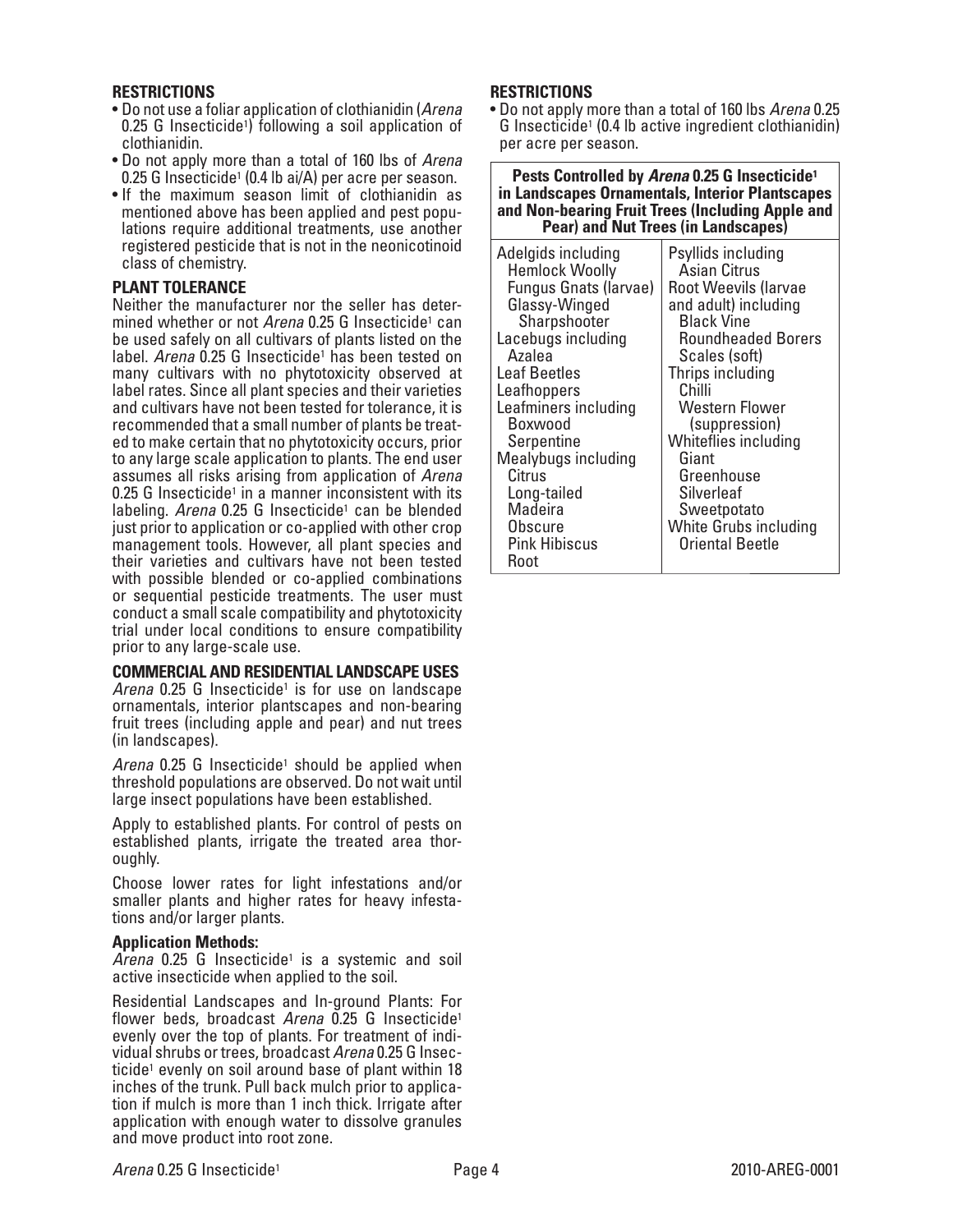# **SOIL APPLICATION TO INTERIORSCAPES, LANDSCAPES, NON-BEARING FRUIT AND NUT TREES**

For systemic insect control on ornamental plants grown in-ground and outdoor landscapes (commercial, industrial, recreational and residential)

| <b>Crops</b>                                                                                                                                                                                                          | Arena 0.25 G Insecticide <sup>1</sup><br><b>Rates</b>                                                 | <b>Special</b><br><b>Instructions</b>                                                                          |
|-----------------------------------------------------------------------------------------------------------------------------------------------------------------------------------------------------------------------|-------------------------------------------------------------------------------------------------------|----------------------------------------------------------------------------------------------------------------|
| Ornamental<br><b>Plants</b>                                                                                                                                                                                           | <b>Shrubs</b><br>0.5 to 1.0 lb/ft of height                                                           | Only apply to moist soil media. Do not<br>apply to dry or saturated soil.                                      |
| including<br><b>Shrubs</b><br><b>Bedding Plants</b>                                                                                                                                                                   | 5 to 10 lbs per<br>10 cumulative ft of height                                                         | Do not apply to saturated or frozen<br>soil, or when plants are not actively                                   |
| <b>Flowering Plants</b><br><b>Foliage Plants</b><br><b>Ground Covers</b><br>Evergreens<br><b>Ornamental Trees</b><br>Non-bearing<br><b>Fruit Trees</b><br>Non-bearing<br><b>Nut Trees</b><br><b>Non-bearing Vines</b> | <b>Trees</b><br>0.5 to 1.0 lb/inch of trunk diameter of<br>breast height (DBH)                        | taking up water from soil.<br>Heavy rainfall or inadequate irrigation<br>immediately following application may |
|                                                                                                                                                                                                                       | For multi-stem trees, base rate on<br>cumulative inches of diameter of all<br>stems at breast height. | decrease performance.<br>For optimal control, apply early in the<br>shrub or tree's annual growing cycle.      |
|                                                                                                                                                                                                                       | <b>Broadcast Application in Herbaceous</b><br><b>Flower Beds and Ground Covers</b>                    | Broadcast application may not be<br>effective in trees and shrubs.                                             |
|                                                                                                                                                                                                                       | Apply 3.6 lbs/1,000 sq ft of bed                                                                      |                                                                                                                |

Arena 0.25 G Insecticide<sup>1</sup> is a systemic insecticide and must move to the area of the plant where the target pest is feeding. Control of pests may be delayed following an application for one or more weeks as Arena 0.25 G Insecticide1 moves to the feeding site. Factors such as plant size, soil type and water demands will impact the time between application and obvious insect control.

• Do not apply more than a total of 160 lbs Arena 0.25 G Insecticide<sup>1</sup> (0.4 lb ai/A) per acre per season.

• Non-bearing fruit and nut trees in landscapes are only for ornamental use.

• Do not harvest fruit and nuts from treated trees within one year of application.

• This product may be blended just prior to application or co-applied with other compatible insecticides.

#### **TURFGRASS**

Arena 0.25 G Insecticide<sup>1</sup> can be used as directed on grass grown in industrial, commercial and residential landscapes such as, airports, athletic fields, cemeteries, commercial sod farms, golf courses, home lawns, parks and playgrounds.

Arena 0.25 G Insecticide<sup>1</sup> has sufficient residual activity to provide high levels of control when applications are made proceeding or during the egg laying activity of the target pests. The need for an application can be based on historical monitoring of the site, previous records or experiences, current season adult trapping or other methods. Follow applications with sufficient irrigation or rainfall to move the active ingredient through the thatch.

Arena 0.25 G Insecticide<sup>1</sup> can be applied to turf at 80 to 160 lbs per acre. The rate is dependent on

the target pest(s), their stage of development and the desired of control. Multiple applications can be made but do not exceed the maximum amount per year (160 lbs/A). Consult your local State Agricultural Experiment Station, State Extension Turf Specialists or other turf experts for specific information concerning the timing of application(s). When targeting multiple pests, make application to earliest egg lay or adult flight. The high end of the rate range may be needed if extended control of secondary pests are desired.

Apply Arena 0.25 G Insecticide<sup>1</sup> as a broadcast application to turfgrass for control of targeted pests. Use a calibrated spreader to uniformly broadcast Arena 0.25 G Insecticide<sup>1</sup> over the treatment area. Do not mow turfgrass until after irrigation or rainfall has occurred to allow for the uptake and distribution of Arena 0.25 G Insecticide<sup>1</sup> in soil and turfgrass.